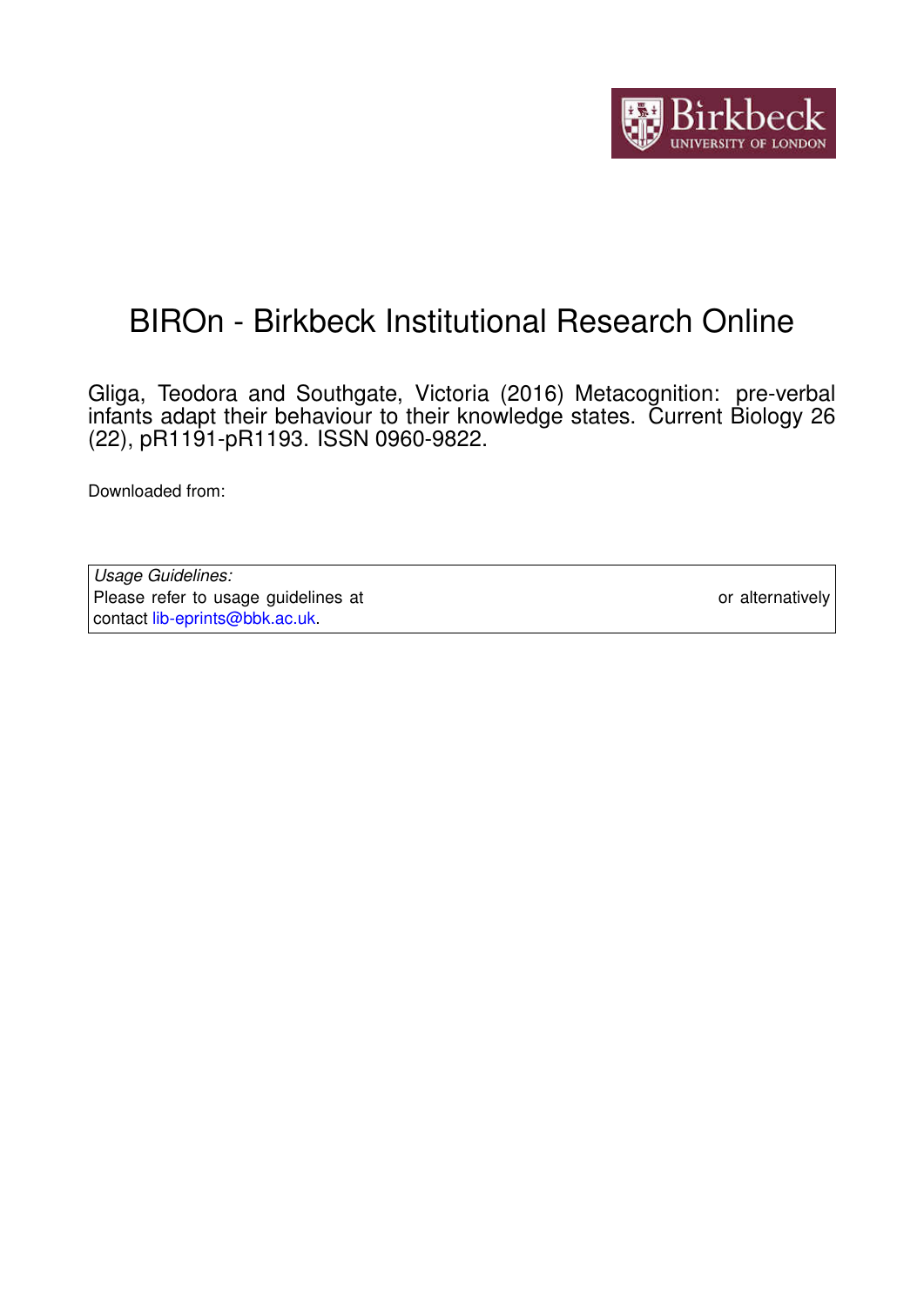### **Dispatch**

Metacognition: Pre-verbal Infants Adapt their Behaviour to their Knowledge States Teodora Gliga and Victoria Southgate

**Metacognitive abilities, such as knowing we know something or that we made the wrong decision, can be powerful tools for adapting behaviour and accelerating learning. Apes, dolphins, and even rats demonstrate some such abilities; a new study provides evidence that human infants can too.**

It is only at around the age of three that children start to use correctly verbs such as "know", "guess" and "remember" [1], and for this reason developmental psychologists thought for a long time that metacognition — the ability to reflect on one's knowledge or memory — is not available to younger children. When a child starts using a word, however, is not a good indicator of when they acquire the underlying concept, which can happen many months earlier [2]. More importantly, many non-human species, including rats [3], have been shown to adapt their behaviour when faced with uncertainty, in ways that suggest they are able to access their knowledge states. It is therefore more reassuring than surprising that human infants are capable of no less: in this issue of *Current Biology*, Goupil and Kouider [4] report how they adapted paradigms previously used in animal studies to show that 12-month old and 18-month-old human infants persist in their choices only when they are likely to have been correct (suggesting that they know that they know) and change their mind when they are likely to have been be wrong (an index of error detection).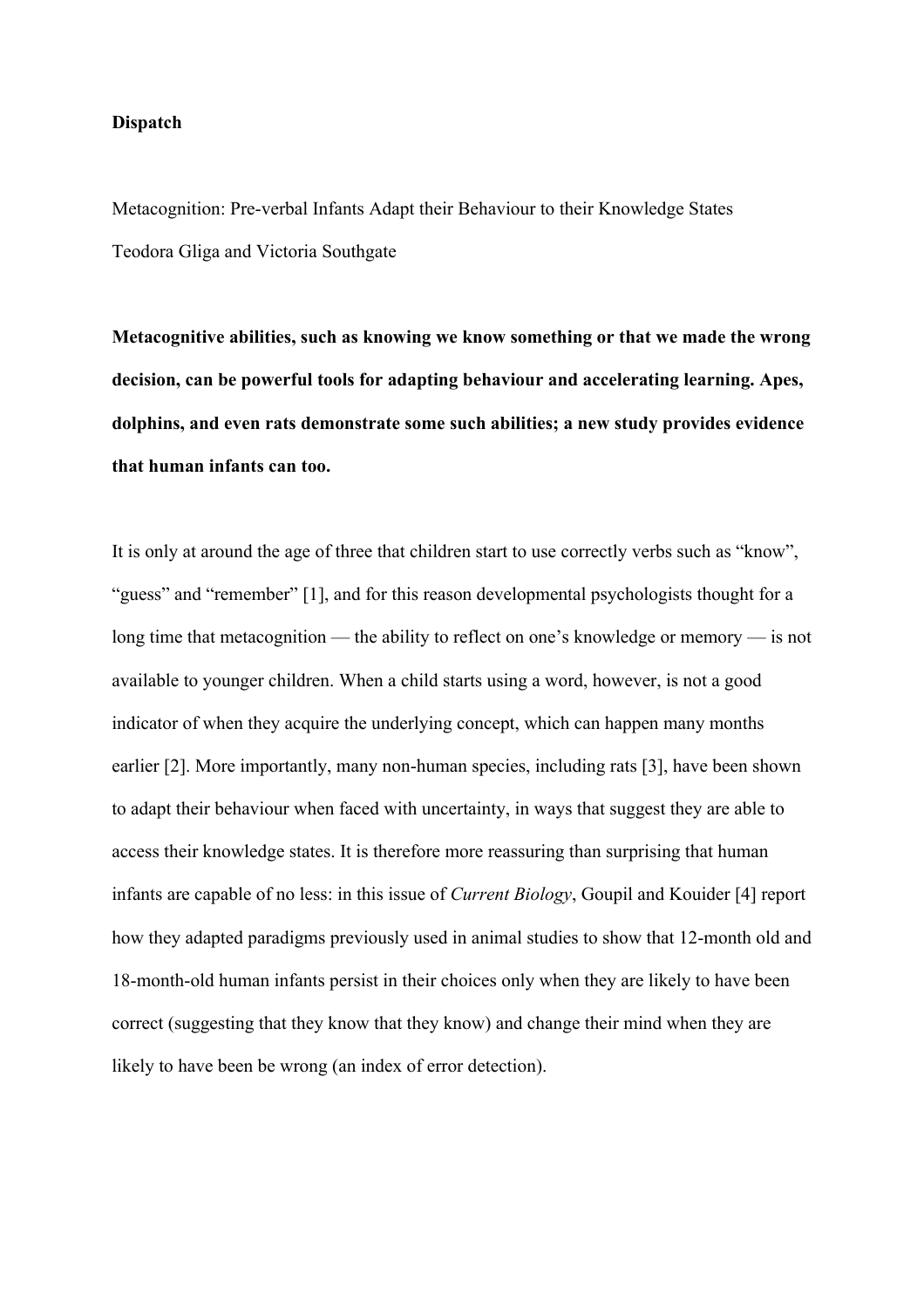

*Figure 1. Acting on knowledge and uncertainty.*

*(A) Rats are more likely to restart a trial if they made an incorrect choice following an easy decision [3]. (B) Infants do not persist in their search when they made an incorrect choice following a short memory delay [4]. (C) Metacognitive abilities are inferred from a significant interaction between decision difficulty and confidence measures (for example, persistence time).*

# **Measuring metacognition without language**

When verbal reports on states of confidence or ignorance are unavailable, as with nonhuman animals and preverbal infants, researchers have had to creatively design non-verbal equivalents. One such proxy for confidence ratings is the persistence on a particular choice. To modulate confidence levels, the decision difficulty of a task is varied (Figure 1). In one of these paradigms, rats had to discriminate between two odours which indicated the position of a reward [3]. In some trials, the discrimination was made difficult by mixing the two odours. Rat behaviour in these trials was suggestive an appreciation of uncertainty. They persisted for longest in their choice when this choice was correct, in trials when the discrimination was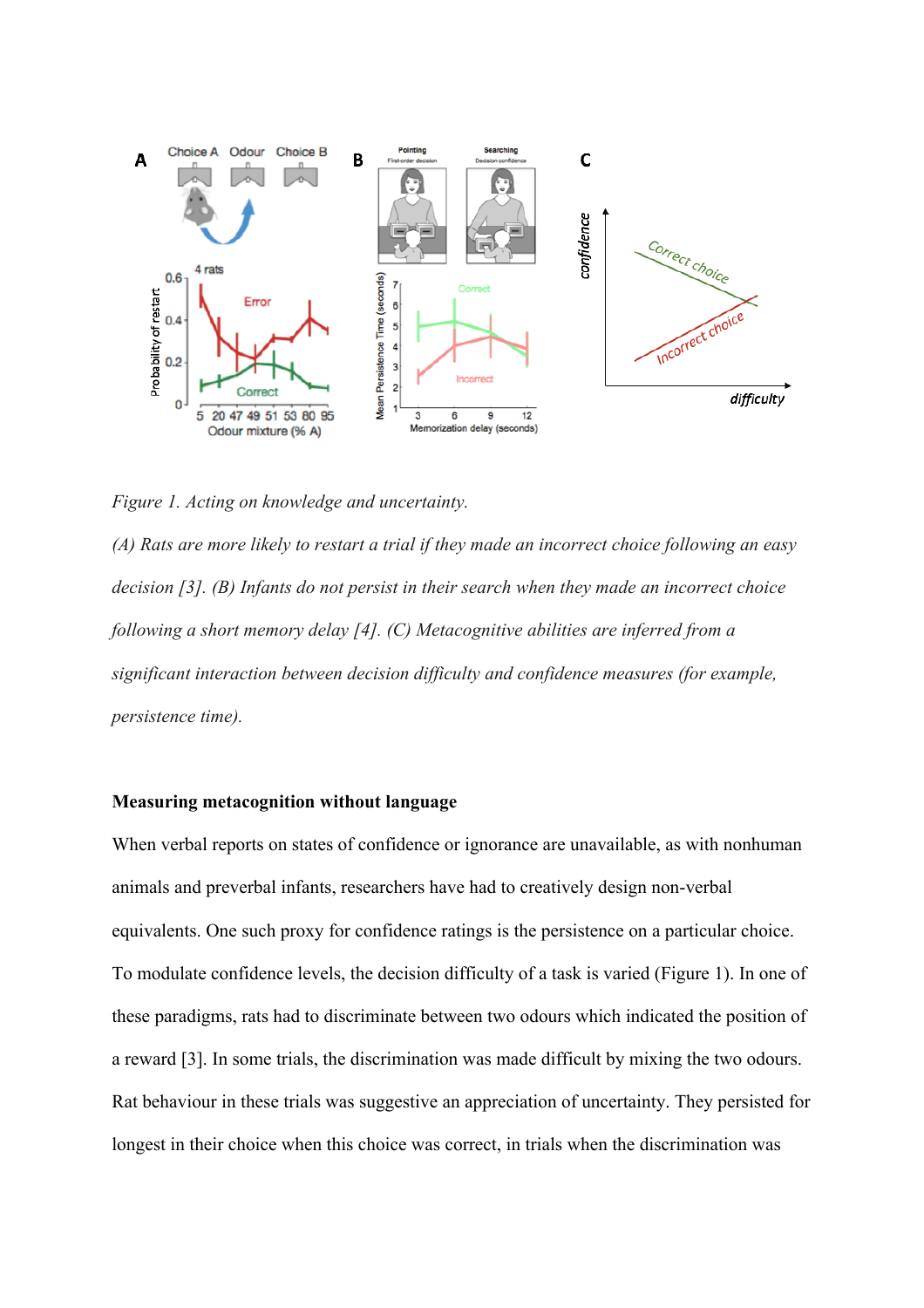easy; this was interpreted as reflecting confidence in their decision. They persisted the least when making incorrect choices on the same easy trials, as if aware that they had made an error. Wait times in the difficult trials were intermediate in duration, suggestive of low certainty, or "I don't know" judgments. Neurons in the rat's orbitofrontal cortex fired when the rat had made an incorrect choice, in easy trials, even before the correct outcome was revealed — a potential signature of error detection.

For their first study, Goupil and Kouider [4] adapted this paradigm for use with 18 month old infants (Figure 1). Response uncertainty was induced by asking children to indicate the location where they had seen a toy hidden after a variable delay. After they made a choice, the authors measured for how long children searched at the chosen location. Just as in the rodent study, children searched for shorter times when making a correct choice after a long than a short delay, but searched for even shorter times when making an incorrect choice after short delays. In a subsequent study, children were given the option to switch to another box after making their first choice, and again they switched most often when they had made an incorrect choice after a short delay. Finally, a more direct measure of acknowledging a wrong decision was captured using electroencephalography (EEG): a particular EEG component, the error related negativity (ERN), is observed in adults when they make an incorrect decision. Goupil and Kouider [4] measured an ERN-like response when infants oriented towards the incorrect side of the screen after the other side had been primed by the appearance of a face, when that face had been on the screen for long enough to be visible.

#### **The challenge of proving metacognitive abilities**

In a 2012 book dedicated to The Foundations of Metacognition, Sodian *et al*. [5] decried the paucity of developmental studies assessing the ontogeny of these abilities. Goupil and Kouider [4] have thus provided much needed new data on this difficult topic. Developmental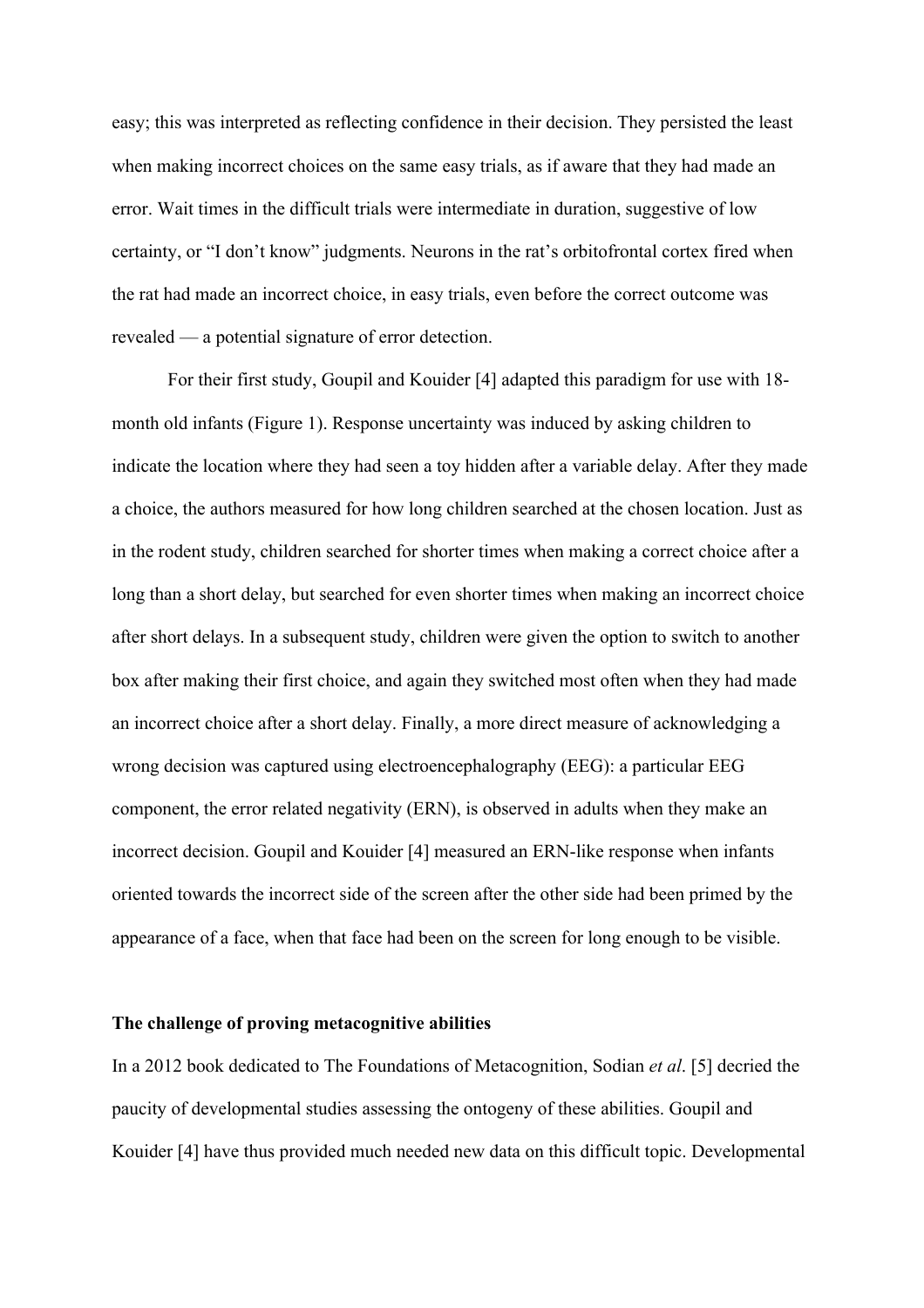psychologists' avoidance of this topic is not at all surprising given the on-going debate about what constitutes satisfying non-verbal evidence for metacognition. As the term implies, metacognition occurs when a second computation has been carried out on a first cognitive process, such as a memory or a decision. Some researchers have argued that performance in all available paradigms claiming metacognitive processes can be explained based on the primary process — that is, the behaviour being a result of not remembering something, rather than of knowing that one does not remember [6,7].

The same concerns can be levied against the new findings of Goupil and Kouider [4]. The interpretation of their results rests on our acceptance that, when infants changed their minds about whether or where to search, it was because they were aware that they had chosen wrongly. It is not sufficient to argue that they just had a weaker memory trace of the object in the wrong-choice location (because they had no record of seeing the object there) because, during the longer delay times, when infant's memory trace was presumably even weaker, they searched more persistently. But a possible alternative explanation is that, on the trials where infants were incorrect, they simply began searching earlier than their memory permitted (impulsively) but switched as soon as they remembered the real location of the object. This would not imply any meta-representation of their knowledge. Future studies could investigate whether memory retrieval follows rather than precedes choice in these incorrect trials. The same line of reasoning can be applied to the authors' second experiment, where infants made a choice to continue with their initial search, or shift to a second box. A specific error related neural response measured in the third study might suggest that infants are, after all, able to acknowledge errors of decision. This interpretation is questionable as well, given that it is still a matter of debate whether the ERN really reflects error awareness in adults [8].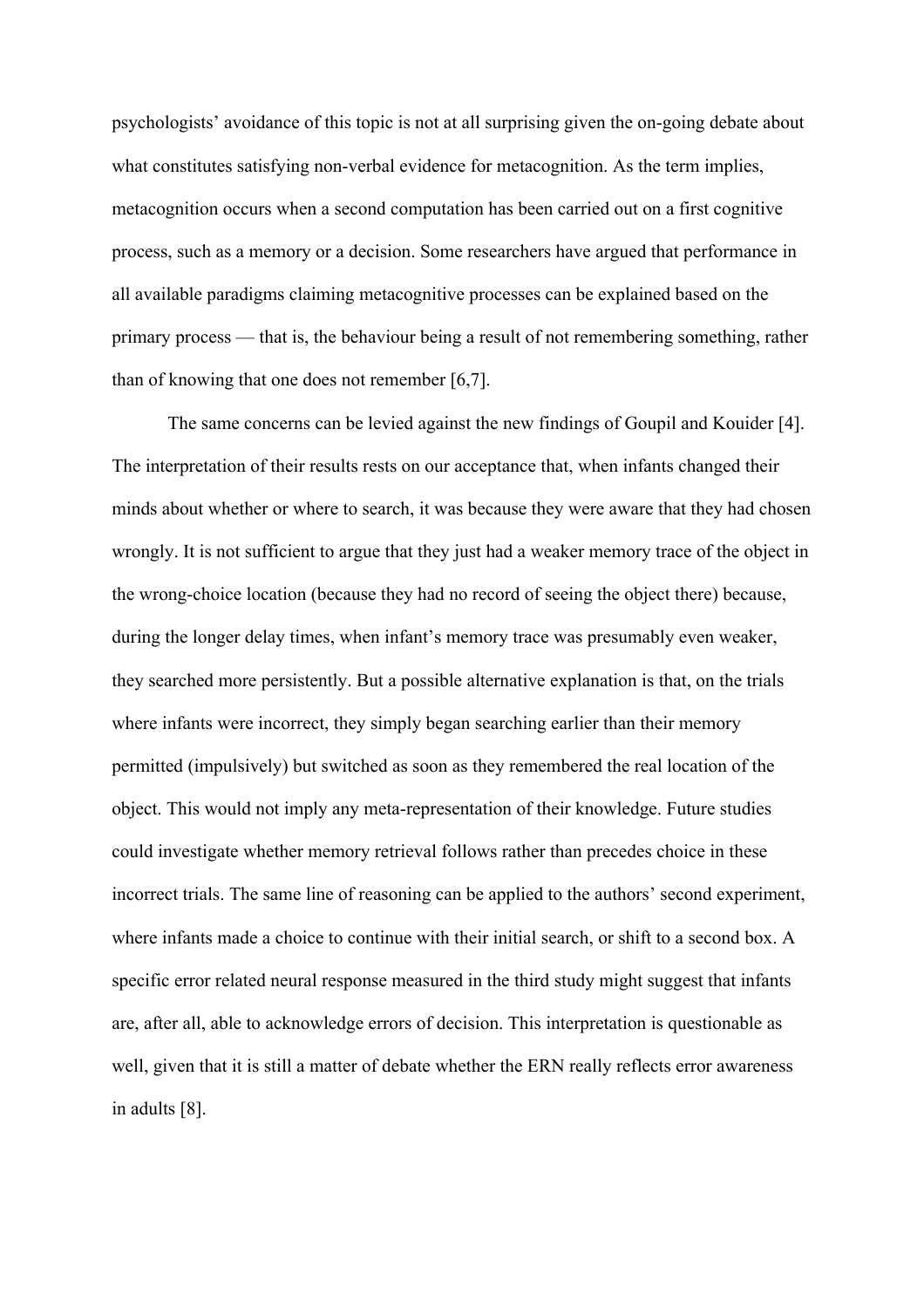#### **Metacognition about the self and about the others**

But let's say that Goupil and Kouider's [4] demonstration really does provide convincing evidence for early metarepresentational abilities. After all, perhaps this is the most plausible interpretation given that infants of the same age are seemingly able to metarepresent the knowledge states of others [9]. If they have this metarepresentational ability, perhaps we should expect them to be able to turn such an ability inwards, especially if, as some believe, we have privileged access to our own mental states [10].

But if infants are indeed metarepresenting their own knowledge, how do we reconcile this ability with evidence that infants between 12 and 18 months of age appear not to have a concept of the cognitive self that should logically be necessary for metarepresenting one's own knowledge of absence thereof? The absence of a 'cognitive self' [11], typically inferred from failing to recognize themselves in the mirror, is thought to underlie the absence of things like autobiographical memory in young children. So if we accept that 12-month-olds have metacognitive awareness, are we also tacitly accepting that they have a concept of the self?

# **What would infants gain from metacognition ?**

The search for infant metacognition will be helped by asking in which situations infants would most benefit from knowing they don't know, as compared to simply not knowing. It has been suggested that knowing that one does not know might be necessary for promoting information-seeking behaviors, either through asking others for information, or searching oneself. Indeed, 20-months-olds asked for help when faced with the uncertainty of where an object was hidden [12]. In another study [13], 2.5 year olds, who had no prior knowledge about the container in which a reward had been hidden, first looked into the containers and then chose one of them. However, others have argued that the use of specific information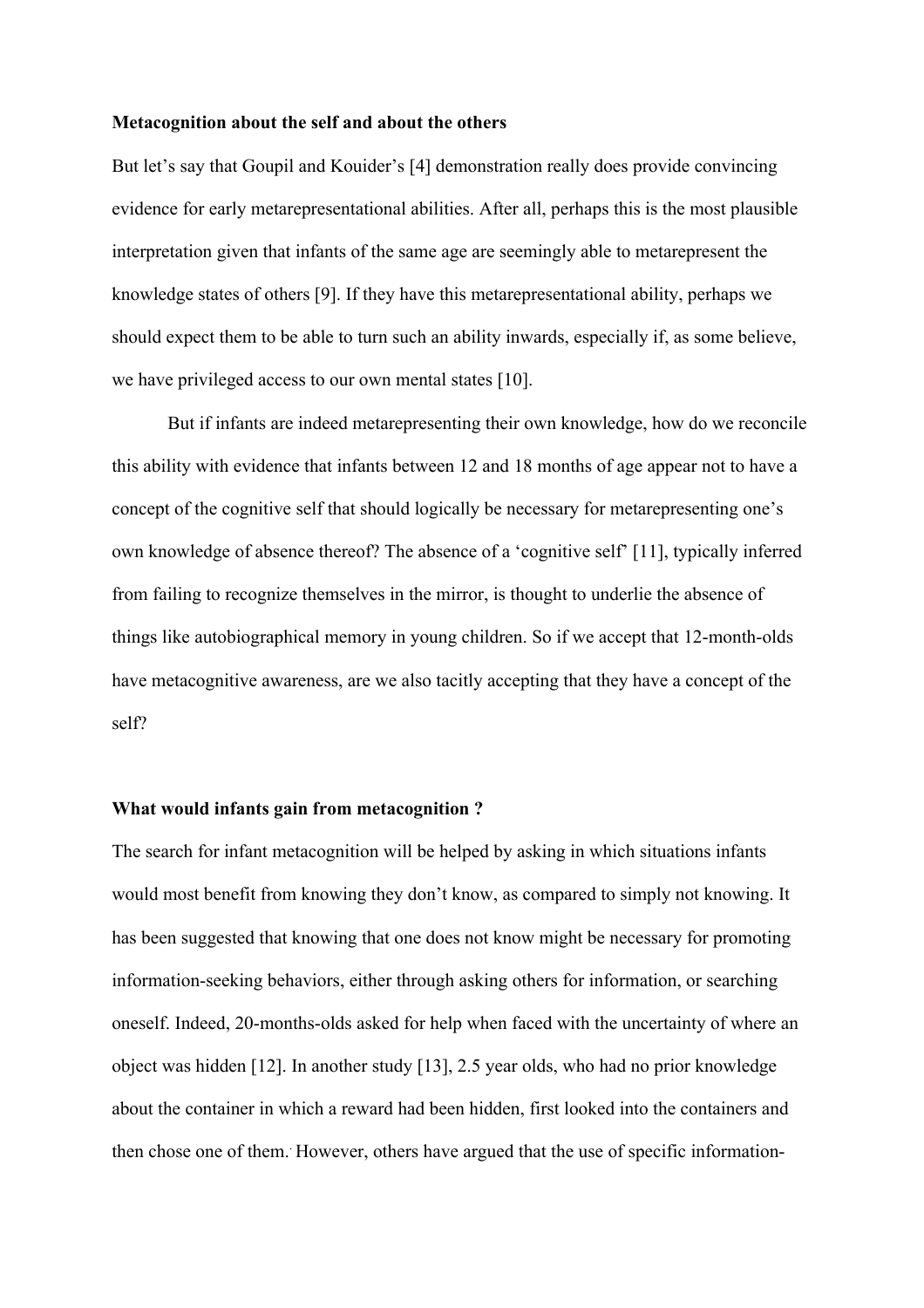seeking behaviors that reduce uncertainty could be learned by association to the particular emotional or cognitive states accompanying uncertainty itself. Uncertainty has been shown to lead to increased arousal, resetting of neural states and stochastic behaviour [14], but there is arguably a difference between a feeling of uncertainty and knowing what that uncertainty is.

Perhaps we should consider situations in which there is the need that infants communicate or make known their knowledge states to others. It is in these contexts that as adults we use metacognitive judgements, as when letting others know we don't know where the theatre is so that they don't follow us. A stronger test of metacognitive ability would then be to present infants with situations in which they need to consider whether *someone else* thinks the infants know something or not. We are not sure exactly what such a test might look like, but it might extricate us from the difficult task of isolating second-order, rather than first-order, representations as driving infants' behaviour. Goupil and Kouider's [4] paper is a real *tour de force* of experimentation on very challenging populations, but the quest for infant (and non-human) metacognition has only been reignited with this study. The experimental and theoretical challenges remain big but whatever the findings, this is an exciting field that lies ahead.

#### References

- 1. Johnson, C.N., and Wellman, H.M. (1980). Children's developing understanding of mental verbs: Remember, know, and guess. Child. Dev., 1095-1102.
- 2. Hespos, S.J., and Spelke, E S. (2004). Conceptual precursors to language. Nature 430, 453-456.
- 3. Kepecs, A., Uchida, N., Zariwala, H.A., and Mainen, Z.F. (2008). Neural correlates, computation and behavioural impact of decision confidence. Nature *455*, 227-231.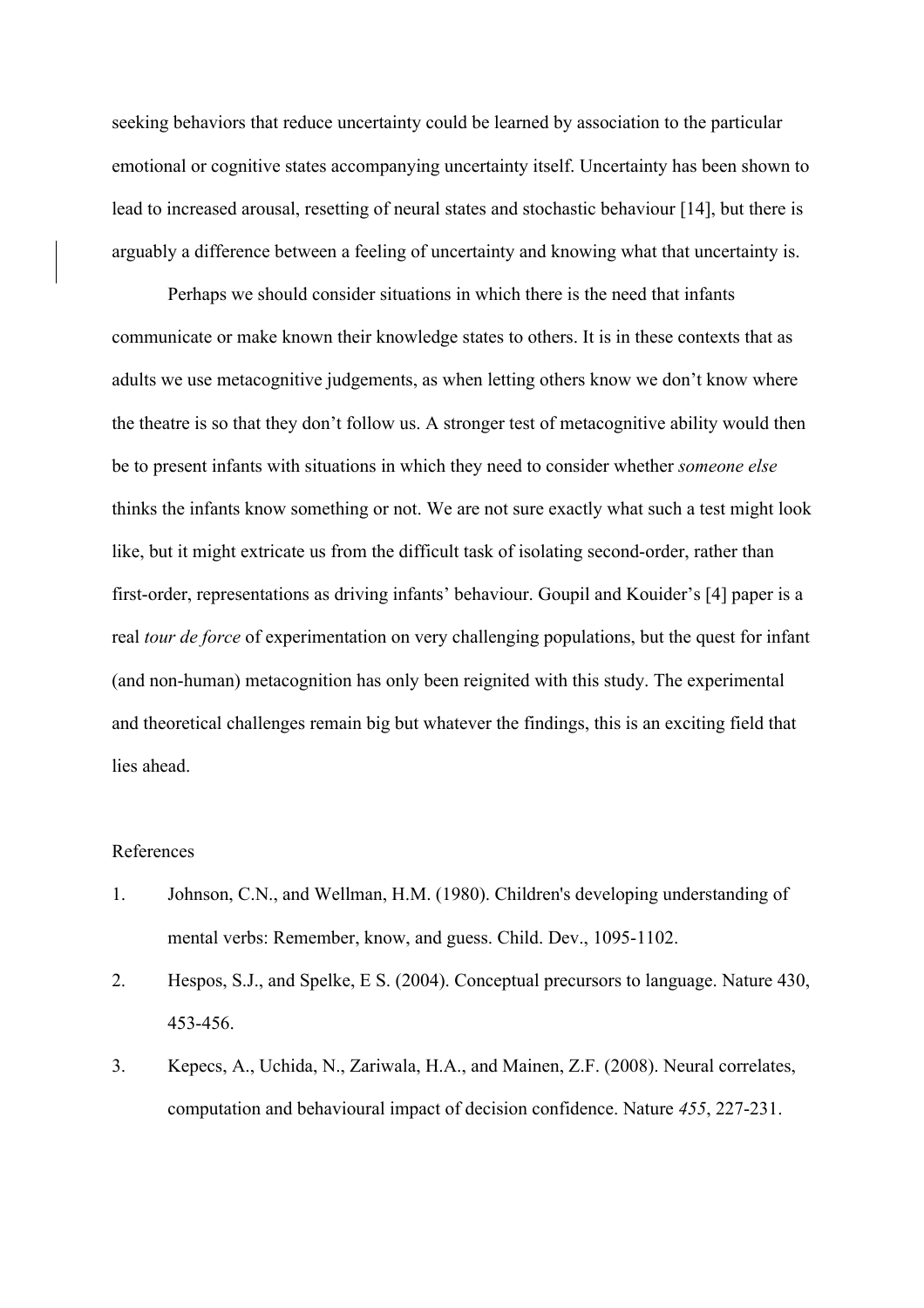- 4. Goupil, L. and Kouider, S. (2016). Behavioral and neural indices of metacognitive sensitivity in preverbal infants. Curr. Biol. thi issue.
- 5. Sodian, B., Thoermer, C., Kristen, S., and Perst, H. (2012). Metacognition in infants and young children. In Foundations of metacognition, M.J. Berran ed. (Oxford University Press), pp. 119-133.
- 6. Carruthers, P. (2008). Meta-cognition in animals: A skeptical look. Mind Lang. *23*, 58-89.
- 7. Kornell, N. (2014). Where is the "meta" in animal metacognition? J. Comp. Psychol. *128*, 143.
- 8. Wessel, J.R. (2012). Error awareness and the error-related negativity: evaluating the first decade of evidence. Front. Human Neurosci. *6*, 88.
- 9. Baillargeon, R., Scott, R.M., and He, Z. (2010). False-belief understanding in infants. Trends Cog. Sci. *14*, 110-118.
- 10. Goldman, A. (2006). Simulating Minds: The Philosophy, Psychology, and Neuroscience of Mind-reading. (Oxford University Press)
- 11. Howe, M.L., and Courage, M.L. (1997). The emergence and early development of autobiographical memory. Psychol. Rev. *104*, 499.
- 12. Goupil L, Romand-Monnier M, Kouider S. (2016) Infants ask for help when they know they don't know. Proc. Natl. Acad. Sci. USA *113*, 3492–6.
- 13. Call, J., and Carpenter, M. (2001). Do apes and children know what they have seen?. Anim. Cogn. *3*, 207-220.
- 14. Tervo, D.G., Proskurin, M., Manakov, M., Kabra, M., Vollmer, A., Branson, K., and Karpova, A.Y. (2014). Behavioral variability through stochastic choice and its gating by anterior cingulate cortex. Cell *159*, 21-32.